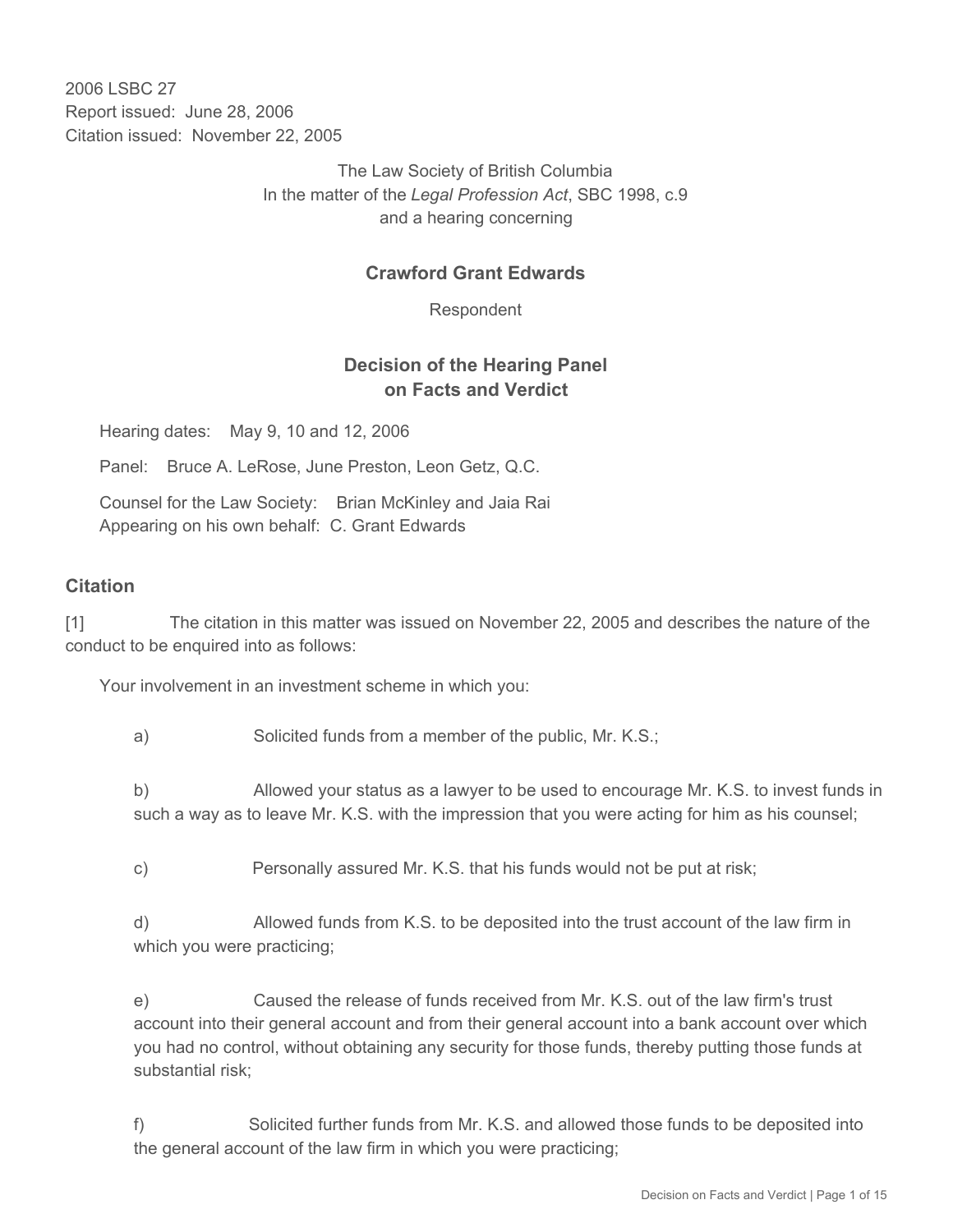g) Caused the release of those further funds from Mr. K.S. out of the law firm's general account into a bank account over which you had no control without obtaining any security for those funds, thereby putting those funds at substantial risk;

when you either knew or were wilfully blind that the investment scheme was fraudulent, or you were reckless as to whether the scheme was fraudulent and that the funds would be at risk, or you were grossly negligent in circumstances which required an inquiry and investigation by you into the validly and propriety of the investment scheme. In doing so, you engaged in activity that you knew or ought to have known assisted in dishonesty, crime or fraud, contrary to Chapter 4, Rule 6 of the *Professional Conduct Handbook*.

Although the citation concerns only the conduct of the Respondent in relation to K.S., there is a larger background that requires some explanation. Before doing this, however, we should briefly say something about the evidentiary burden and the standard of proof.

### **Some preliminary observations about the evidentiary burden and the standard of proof**

[2] The relevant principles here are by now well known and do not require extensive citation of authority. They are succinctly stated in the recent decision of the Benchers in *Law Society of BC v. Martin* 2005 LSBC 16, paragraph [137].

(a) The onus of proof throughout these proceedings rests on the Law Society to prove the facts necessary to support a finding of professional misconduct;

(b) The standard of proof is higher than the balance of probabilities but less than reasonable doubt. The standard is a civil standard but rises in direct proportion to the gravity of the allegation and the seriousness of the consequences.

[3] In assessing the evidence we have tried to bear these principles in mind.

### **General Background**

### **The Respondent**

[4] The Respondent was called to the Bar on May 15, 1972 and practised as a sole practitioner from January 1, 1981 until December 31, 1984. He was a ceased member from January 1, 1995 until August 19, 1999 and returned to practice on March 12, 2002. Thereafter, he practised at James L. Davidson and Company in Surrey as an associate lawyer. The events that form the background to the citation occurred while the Respondent was at that firm.

### **The Respondent, J.S. and J.B.**

[5] An important part of the background to this matter concerns the relationship of the Respondent to one of his clients, J.S., and J.S.'s wife. J.S. was at all material times a director and officer and a principal shareholder with some 99 percent of the outstanding shares of one of the Respondent's corporate clients, WCR. The Respondent held one percent of the shares of WCR and was also an officer and director of the company.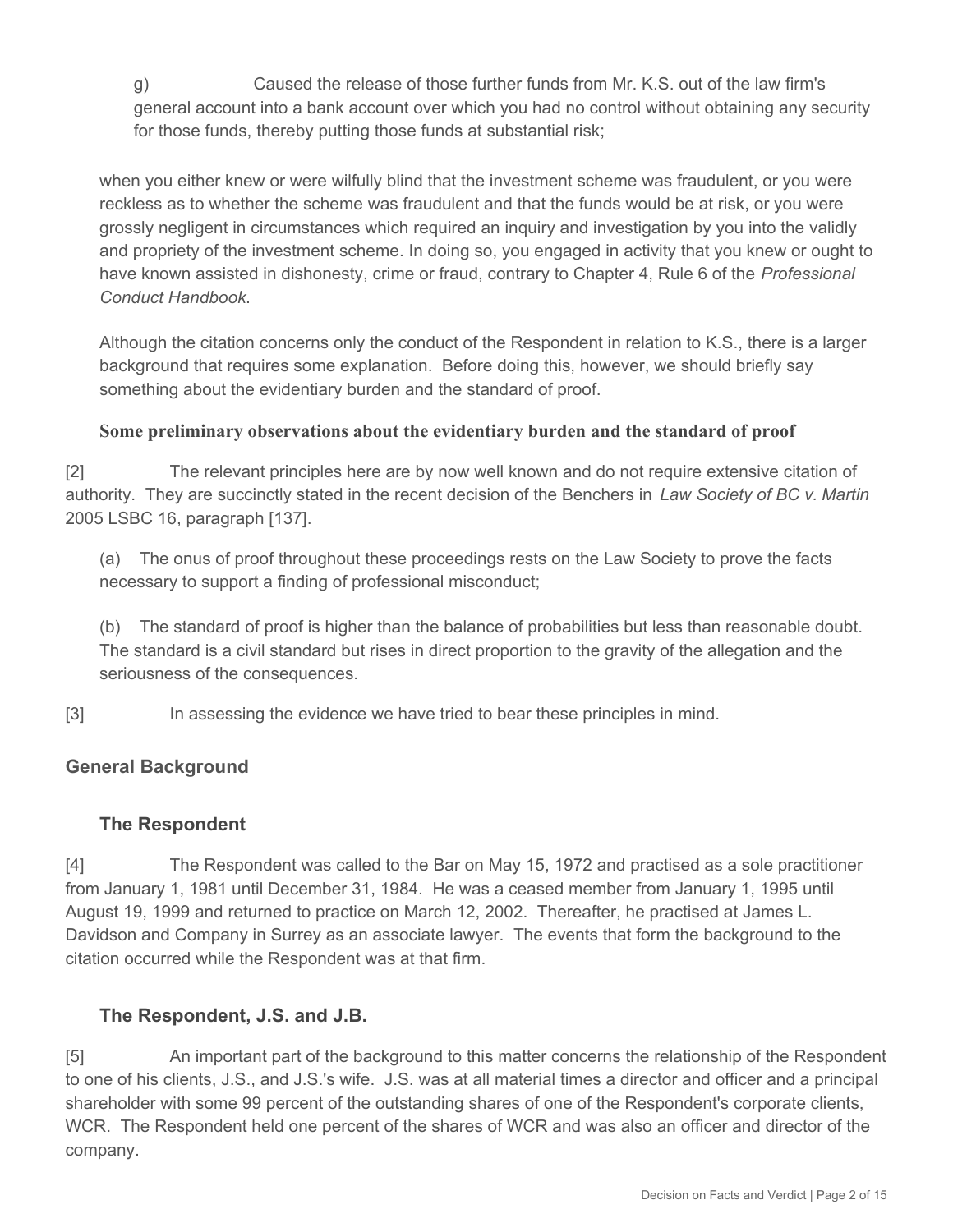[6] The Respondent has had a long-standing and close friendship with J.S., his wife and his family. Indeed, he described J.S.'s wife as being a " second mother" to him. [1] J.S. is of Czechoslovakian origin and is now very elderly. The Respondent testified that J.S. had a distinguished public career in the affairs of the country of his birth. He testified to his unqualified admiration and respect for both J.S. and his wife, to J.S.'s integrity and to his implicit and unreserved trust and confidence in J.S. Similar evidence was given by another witness, J.B., a United States resident whom J.S. had introduced to the Respondent and who had since become a client of the latter.

[7] We have absolutely no reason to question the Respondent's evidence about J.S., his record or his integrity.

## **The investment project - the Government of Canada, the Bank of Canada or the Business Development Bank**

[8] Some time in November 2004, both the Respondent and J.B. were present at the home of J.S. in Vancouver. There they were introduced to a Mr. P. from Montreal, who was apparently staying with J.S. and his wife as a house guest. Both the Respondent and J.B. understood that Mr. P. was an official of one of the Government of Canada, the Bank of Canada or the Canadian Business Development Bank and that he was either a friend or a business associate of J.S. It is unclear just what their understanding was, but both the Respondent and J.B. understood or believed that Mr. P. was a banking official who was somehow connected, directly or indirectly, to the Government of Canada. The Respondent testified that he was briefly shown some form of identification by Mr. P. - it may have been a business card - but he did not examine it closely and did not recall what it revealed, if anything, about Mr. P.'s title or occupation, his precise status or the nature of his claimed connection with the Government of Canada.

[9] Both the Respondent and J.B. testified that, at this meeting, Mr. P. explained that one of the Government of Canada, the Bank of Canada or the Canadian Business Development Bank (they were not sure which) had set aside a substantial sum of money - we were told it was " in excess of \$100 million" - to be made available to worthwhile enterprises with socially useful or beneficial objectives. Neither was able to tell us much more than this about these funds or their proposed uses nor did they have a clear understanding as to whether the funds would be made available to these worthy causes by way of loan or as equity. Both testified that Mr. P. explained that the project was to be administered by a private sector entity that would act as " project manager" . He said that there had been one " bid" for the contract to act as project manager, but concerns had arisen about its financial resources and stability. Mr. P. thought that there was an opportunity for a well-capitalized entity to step in and win the project management contract and that substantial fees could be earned by that entity if successful. Mr. P. stressed the importance of moving quickly to take advantage of the situation. He apparently also indicated that the project manager had to be capitalized at around \$16 million and, as we understand it, provided details of a bank account at a branch of the Bank of Montreal in Montreal, into which funds should be wired. Just what these funds (as distinct from the Government entity) were to be used for, was not explained.

[10] Neither the Respondent nor J.B. could explain what fees the project manager would earn from its administration of the government funds. There was some suggestion in the evidence that the project manager might also earn investment returns, but the evidence about how this might happen was, to put it charitably, vague. At all events, the \$16 million was later allegedly reduced to about half that amount [2] and, thereafter, was further reduced to something of the order of about \$5.5 million. The evidence does not disclose any explanation for this.

[11] At all events, and despite his seemingly minimal knowledge of any details of the structure of the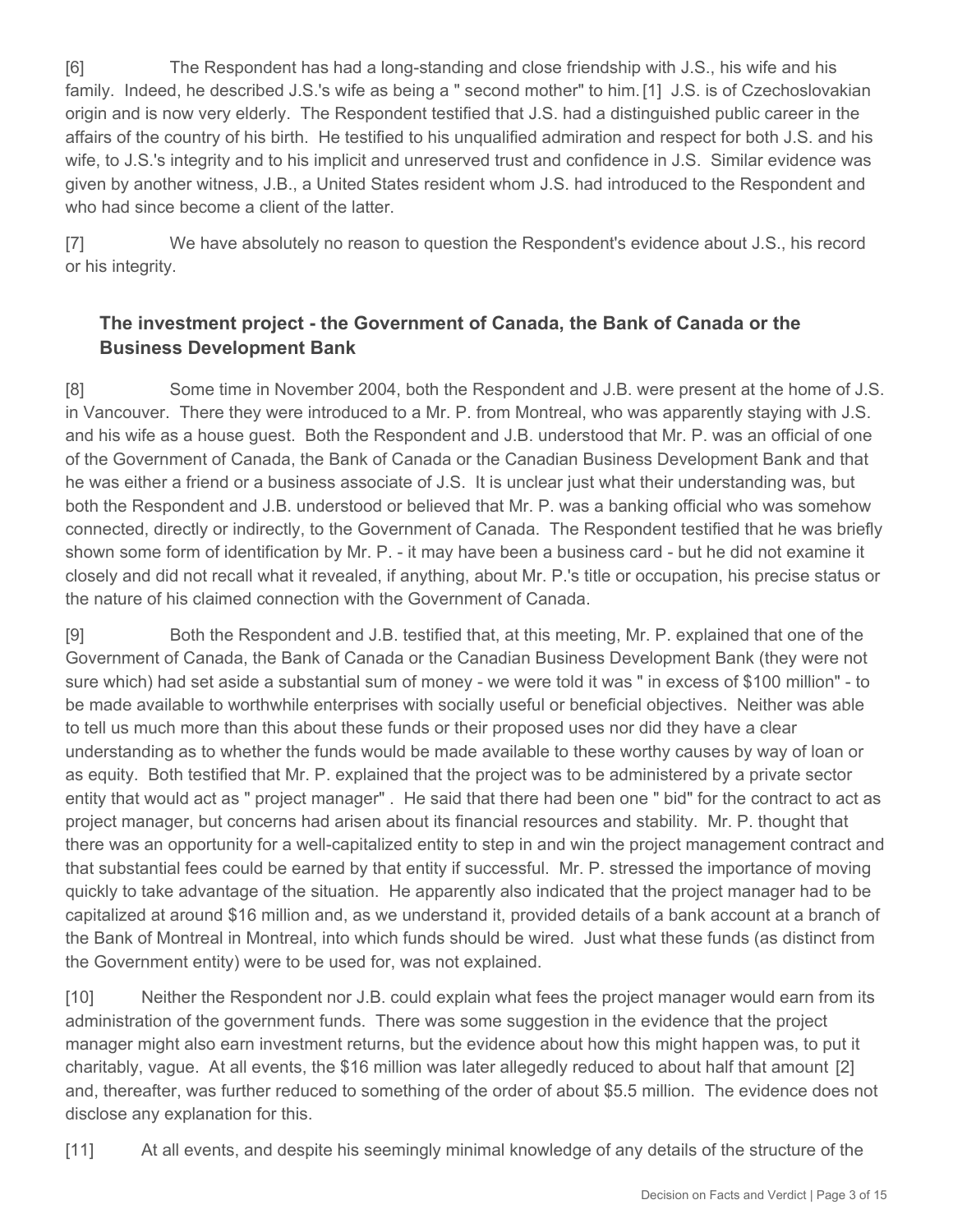investment or, we feel bound to say, any apparent overall understanding of it, the Respondent was apparently confident that it was legitimate. J.B. shared this view. Their confidence was based on the fact that, although they hardly knew Mr. P., he had been introduced to them by J.S., of whom he appeared to be a good friend, and they had a high regard for J.S.'s integrity and trustworthiness. We infer that Mr. P.'s alleged connection with the Government of Canada or one of its agencies provided the Respondent (and J.B.) with some comfort, and they derived additional assurance from the fact that J.S. was apparently intended to be involved in some fashion in the project management company. In the case of J.B., there seems to have been an additional consideration, namely that, as he testified, he thought that one of the many companies that he owned or controlled in the United States and that had reportedly developed some revolutionary technology for generating electricity at a fraction of the cost of traditional generating stations, would be a worthy object for at least some of the Canadian Government's money.

[12] There is no evidence that the Respondent had any coherent understanding of the investment scheme, either in 2004 or at any time since. His evidence before us left us with the distinct impression that that is still the case. Moreover, there is no evidence that he made any inquiries, of J.S., Mr. P., the Government of Canada, the Bank of Canada, the Business Development Bank or anyone else with a view to forming an independent view about the legitimacy of the " investment" , about what its precise structure was and whether that structure made sense, as to the integrity or trustworthiness of Mr. P., or whether Mr. P. was what he claimed to be. Subject to two qualifications to be mentioned below, no inquiries of any Federal Government agency were made because, we were told, it was important to maintain secrecy and because the Respondent relied throughout, as apparently did J.B., on the connection with J.S. and their confidence in him.

[13] The two qualifications referred to are these:

(a) J.B. testified that he had had several telephone conversations with an official of the Bank of Montreal branch at which Mr. P. had his account and was told that, while the account was in the name of Mr. P., the account number was one " normally held" either by or for the Bank of Canada or the Government of Canada. J.B. was a little imprecise in his recollection of these conversations, but the information he was given gave him, he said, considerable comfort. He conveyed his impression to the Respondent, and this reinforced the latter in his belief that everything was legitimate. J.B. was unable to throw any light on the status of the Bank of Montreal official to whom he spoke. We are bound to say that considerations of confidentiality of client affairs, at least, render it, in our opinion, improbable that any bank official would have disclosed the sort of information J.B. says he was given. That information was so unusual that we think that J.B. either misheard or misunderstood what he was told. Be that as it may, while J.B. may not have appreciated this, its unusual character should immediately have been apparent to the Respondent. Our view is that, far from deriving comfort from it, it should have aroused the Respondent's suspicions and prompted further enquiries;

(b) the Respondent testified that, on one occasion, at the request of J.S., he contacted Mr. P. to see if he could ascertain the reasons for a delay in granting visas to two Russian businessmen who wished to come to Vancouver to engage in negotiations about some other business with J.S. According to the Respondent, he was able to give Mr. P. the name of one of the businessmen but not the other, which he could not recall. Despite this, " within about 15 seconds" Mr. P. called back with both names, the name of the Embassy employee who had initiated inquiries about the Russians, and the reason for those inquiries. From this the Respondent says he concluded that Mr. P. must have security clearance " at the highest level" , and this, too, led him to conclude that Mr. P. was who he had claimed to be and that the proposed transaction was legitimate.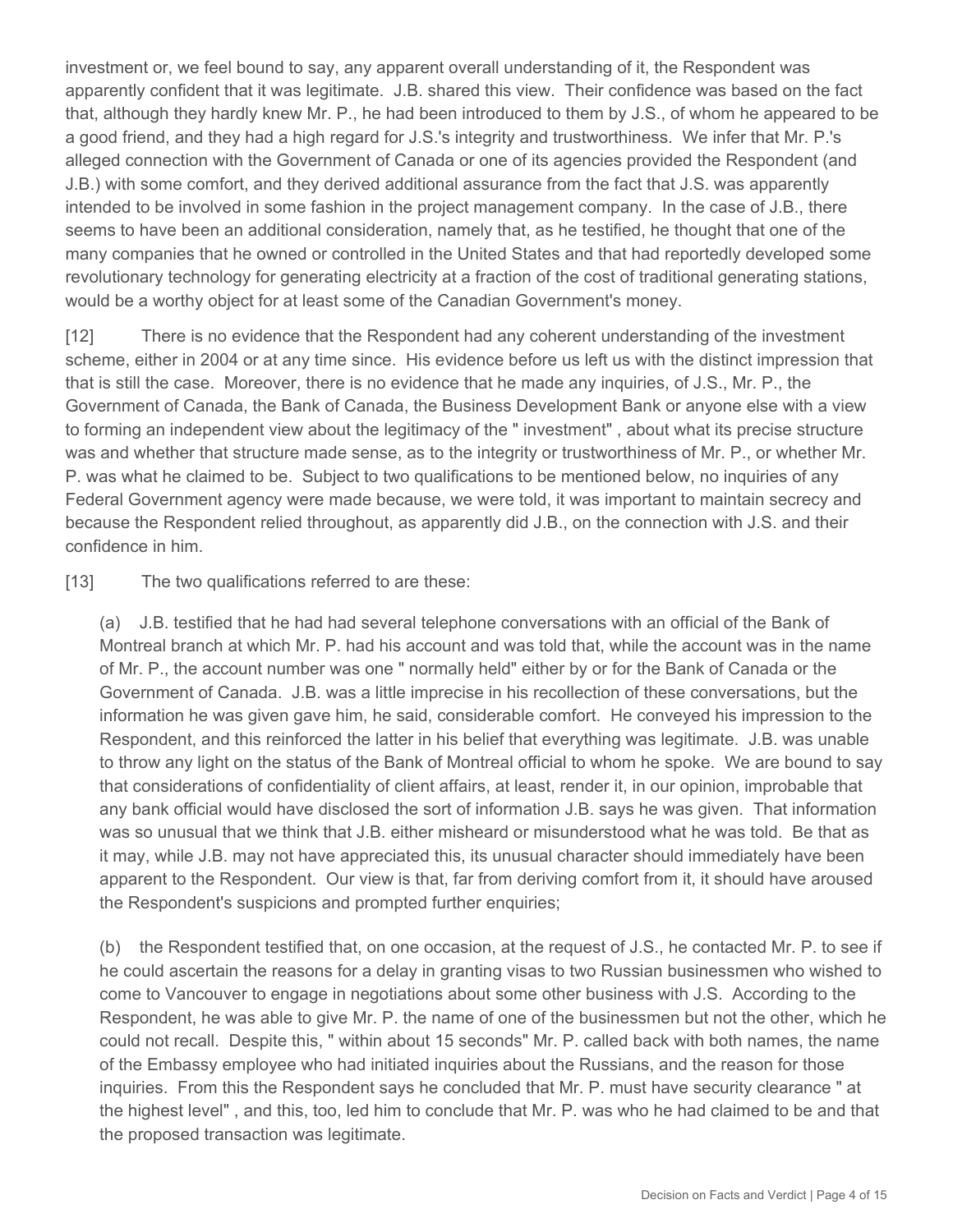[14] Two affidavits - one from an official of the Bank of Canada and the other from an official of the Business Development Bank of Canada (BDC) - were received in evidence. In the first, the deponent says, among other things, that:

(a) no one by the name of Mr. P. is, or has ever been, an employee or a nominee account holder of the Bank;

(b) the Bank does not maintain accounts with chartered banks in the names of nominees; and

(c) there are no restrictions on the Bank holding an account in its own name in a chartered bank.

In the second, the deponent says:

(a) that no one by the name of Mr. P. is or has been employed by BDC or retained by it as a consultant; and

(b) that BDC does not for any purpose whatsoever maintain bank accounts in chartered banks in the names of nominees.

## **J.B., the solicitation of funds in the US and its consequences - the period up to March 31, 2005**

[15] It seems that, not long after his initial encounter with Mr. P., J.B. began to approach some of his contacts in the United States with a view to interesting them in the possibility of investing in the project. There is no evidence that any of these approaches was successful, but as we understand matters, some of J.B.'s contacts expressed a concern to him about the security of their funds against misappropriation or loss. To provide " assurance" on this point, it was suggested that the funds be transmitted to the Respondent's trust account. On February 10, 2005, one of these prospective US investors wrote to " Mr. Edwards, Senior Trial Lawyer" advising him of their " undertaking and commitment to invest 8.5 million into a project via your attorneys' trust account." [3] The letter, the form of which seems to have been prepared by J.B., disclosed that J.B. " has promised us substantial returns, in a short period of time" and noted that " it is our understanding that the funds are covered by your group insurance plan through the Law Society of British Columbia."

[16] On January 12, 2005, the Respondent swore the following Statutory Declaration:

1. I am a senior trial lawyer practicing law in the Province of British Columbia and I am in good standing with the Law Society of British Columbia.

2. On January 12, 2005[4] I was present at a meeting between the signatory of the project funding bank and the designated recipient of the project funding (hereinafter referred to as " Project Manager" ).

3. I observed that the authorized signatory for the project-funding bank has agreed to fund the project for the Project Manager. In fact, the funds have already been issued in the form of multiple bank drafts that are being held by the authorized signatory of the project-funding bank.

4. I observed that the authorized signatory of the project-funding bank verified that the bank drafts, in excess of \$100 million, are being held for the benefit of the Project Manager.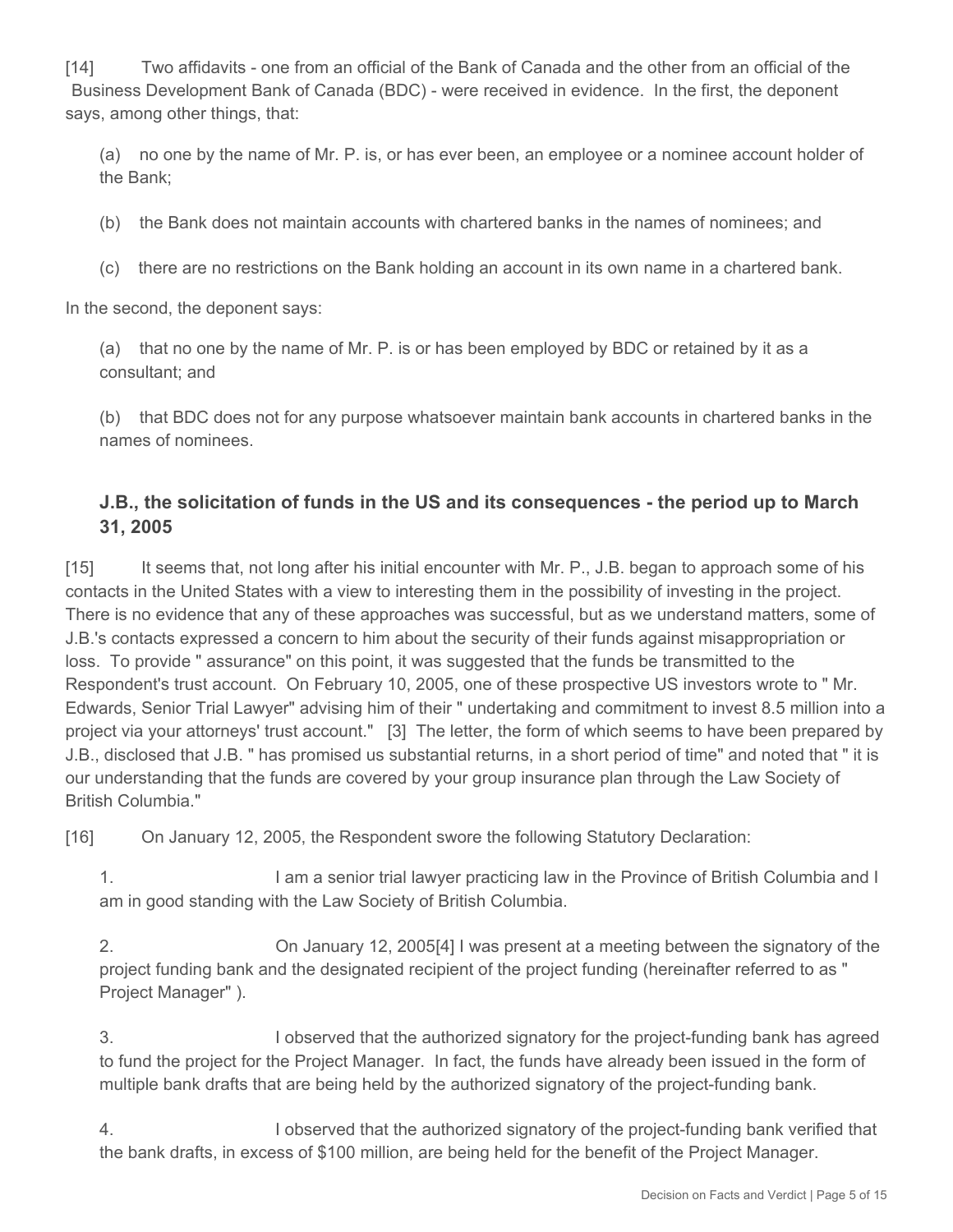5. I observed that the authorized signatory of the project funding bank has verified that the bank drafts will be disbursed to the Project Manager within three to five banking days after the receipt of the deposit of \$16.5 million.

6. The project funding bank is known to me to be a top five Canadian Bank.

7. The project account is known to me to be a Canadian Government bank account.

8. I observed that the authorized signatory of the project-funding bank stated that the deposit in the amount of \$16.5 million shall be regarded as a deposit to trigger the full funding of the project and shall be fully refundable in the unlikely event that no project funding occurs, for any reason. In that event, the deposit shall be refunded to the originating bank account.

9. I have the coordinates of the project funding government bank account at the bank referred to in paragraph 6 above.

10. I personally know both project managers and have personal knowledge of the extensive business history and experience of each of them.

[17] Some of the statements in this solemn declaration seem, at least as expressions of personal knowledge, problematic and the general form does not seem to be what would be expected from a " senior trial lawyer" . Somewhat surprisingly, the Respondent was not cross-examined on the circumstances in which it was made or its purpose of making it, nor was he asked what he or, to his knowledge, anyone else, did with it after it had been sworn. In the absence of evidence about these matters we are unable to reach any concluded view about the significance of the statutory declaration. Our impression - it is no more than that - is that taken as a whole, it has the appearance of having been made to lend authenticity or plausibility to something said by others - perhaps the promise of " substantial returns" apparently made by J.B.[5] But we make no finding about this.

[18] As we understand it, the Respondent received a number of calls from prospective investors in the United States, all with a view to getting assurance about the safety of their funds should they decide to invest. He advised the callers that they would have such assurance if the funds went through his trust account, and he suggested they contact the Law Society to obtain confirmation of this. In about February 2005, the Law Society began to receive such calls.

[19] As a result on March 4, 2005, the Respondent was contacted by telephone by Law Society Investigator, Paul Willms, and Professional Conduct Manager, Tim Holmes. According to the Statement of Agreed Facts:

Mr. Edwards was advised of the contact the Law Society had received from various persons in the United States discussing an investment scheme. Mr. Edwards advised as follows: the investment related to a Canadian Government sponsored program related to the movie industry[6] and that his client, [J.B.] was seeking the investment from others. He expressed concerns that if the Law Society contacted the Government that it would negatively effect [sic] the deal. Mr. Edwards said he had satisfied himself that the deal was legitimate and that it involved people he already knew including a local associate of [J.B.] and a " lead banker". He insisted he had " no fear of anything illegitimate".

[20] On March 7, 2005, Margrett George, Program Administrator with the Lawyers Insurance Fund,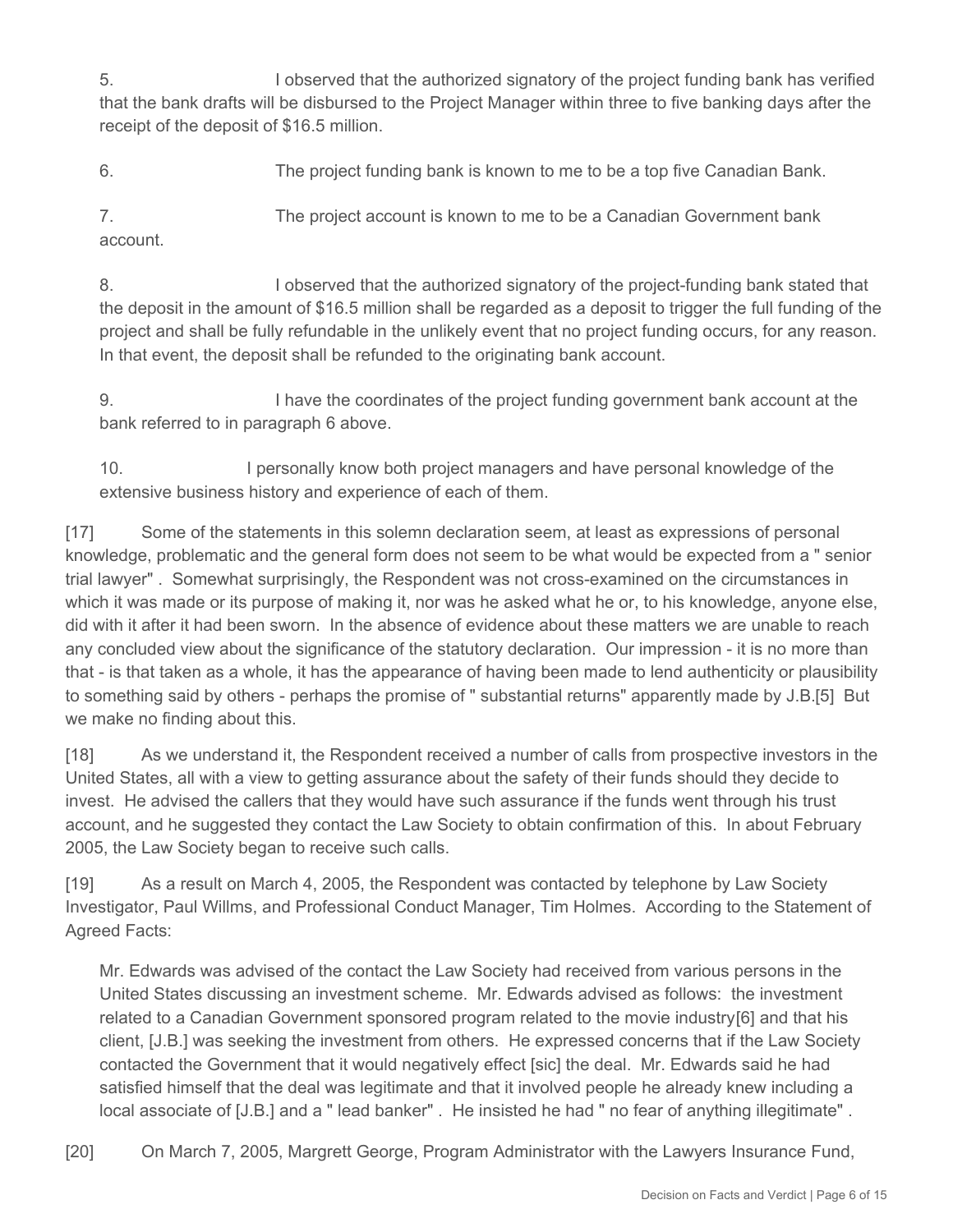wrote to the Respondent and advised him that there would be no insurance coverage for the loss of investments made pursuant to the scheme he had described. In the course of her letter Ms. George set out her understanding of the investment opportunity:

Investment funds are being solicited with a promised return of 100% within a very short period of time. The funds are being solicited by your client, Mr. B. The opportunity exists as Mr. B wants to access monies available through a government grant program related to the film industry. To access these grant monies, Mr. B must show that he has other funds in place. The investment funds are these other funds and Mr. B is prepared to pay each investor an amount equal to 100% of their investment for the temporary use of their funds. The investment funds will be held in your trust account.... There is no security for the funds. The funds are needed quickly.

She then explained that coverage would be denied for at least the following reasons:

1. With respect to Part A ... [because] you are courting a risk in continuing to involve yourself in the Investment Opportunity....

2. With respect to Part B, it is the Insurer's position that anyone investing in the Investment Opportunity is doing so at their own risk....

Ms. George also said:

I understand that you have represented to an investor that trust protection coverage (Part B) " guarantees" protection for that investor. In light of this letter, you will want to correct any representations that you have made about Part A or Part B.

[21] According to the Statement of Agreed Facts:

5. On March 8, 2005, Mr. Edwards met with Paul Willms and Tim Holmes. Mr. Edwards was asked what his role was to be in the investment scheme. He advised he was to ensure all legalities were looked after and that he would accept and disburse funds. He advised he would receive legal fees plus 10% of any profit. Mr. Edwards advised that his client whom he referred to throughout as " Max" [7] was well known to him. He advised that Max had a banker associate who had authority to distribute government programs. The banker associate had asked Max if he wished to be a project manager on one of these programs which required the project manager to come up with 8.5 million dollars " to show they have substance" before the government money became available. He advised that Max knew [J.B.] who was involved in the film industry in California and that Max had introduced [J.B.] to Mr. Edwards.

6. On March 9, 2005, Mr. Willms and Mr. Holmes called and spoke with Mr. Edwards. Mr. Holmes advised Mr. Edwards as a follow-up to their meeting the day before that he wished to draw his attention to a recent Rule change in the *Professional Conduct Handbook* and he referred Mr. Edwards to Chapter 4, Ruling 6 and emphasized the footnote to that Rule. Mr. Edwards said " it appears we have a difference of view" as he believed he had made the necessary inquiries and he did not see anything wrong with the deal unless both the banker associate and Max were providing a complete charade. Mr. Edwards was asked specifically if he had made any inquiries directly with the Government of Canada and he said he had not, and he could not as it may indicate to them the potential " favouritism" in the scheme.

[22] According to the notes of Mr. Willms, who testified at the hearing, at the meeting on March 8, 2005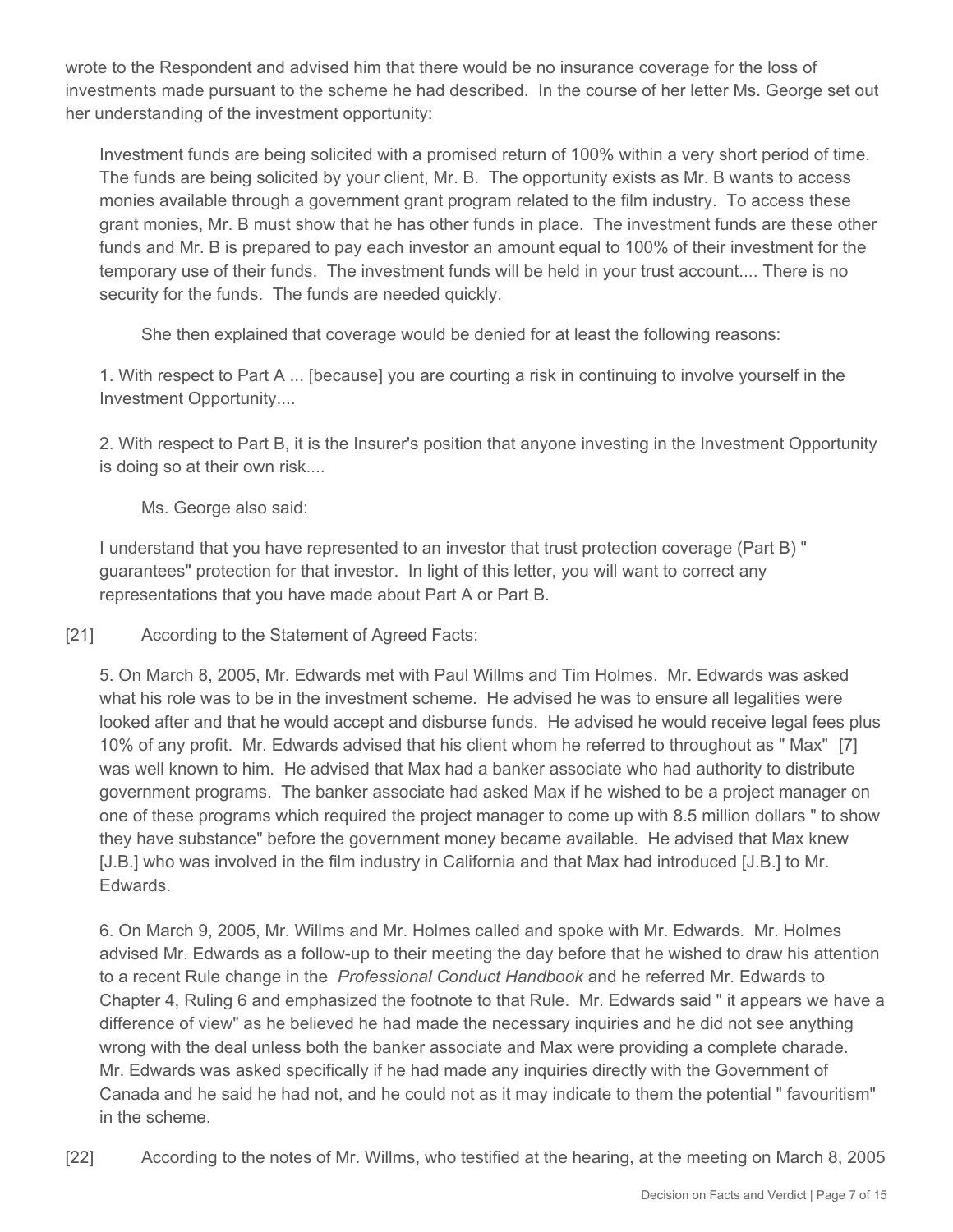he " took this opportunity to explain previous problems that other lawyers had faced and that the LSBC had investigated. Specific "red flags' discussed were: described need for absolute secrecy, high rates of return, short deadlines, need to put up money to get money, unclear application of funds."

[23] Also on March 9, 2005, Mr. Holmes wrote to the Respondent enclosing a copy of Chapter 4, Ruling 6 of the *Professional Conduct Handbook* together with a copy of the footnote to that ruling. Ruling 6 says:

A lawyer must not engage in any activity that the lawyer knows or ought to know assists in or encourages any dishonesty, crime or fraud, including a fraudulent conveyance, preference or settlement.

The footnote to this Ruling says:

A lawyer has a duty to be on guard against becoming the tool or dupe of an unscrupulous client or of persons associated with such a client and, in some circumstances, may have a duty to make inquiries. For example, a lawyer should make inquiries of a client who:

(a) seeks the use of the lawyer's trust account without requiring any substantial legal services from the lawyer in connection with the trust matters, or

(b) promises unrealistic returns on their investment to third parties who have placed money in trust with the lawyer or have been invited to do so.

[24] On March 5, 2005, the Respondent wire transferred US \$15,000 from his own personal account to the account in Montreal that had been designated by Mr. P. On March 22; 2005, J.B. wired US \$50,000 to the same account.[8] None of these funds went through any account at Davidson and Company.

## **August and September 2005 - K.S. and his funds**

[25] Except that, on June 30, 2005, the Respondent wired a further US \$10,000 of his own funds to the designated account in Montreal, nothing of great significance to the citation occurred between the end of March and early August 2005, when K.S. came into the picture.

[26] K.S. is in his seventies. He lives in Red Deer, Alberta where for many years he ran a pharmacy business. He sold the business in August 2005. The sale proceeds were substantial.

[27] Another resident of Red Deer is W.E., who is the Respondent's uncle. W.E. is now in his eighties and retired. For a number of years he was the manager of a branch of the Royal Trust in Red Deer.

[28] W.E. was a customer of K.S.'s pharmacy. He and K.S. have known one another for at least 15 years. There is some evidence of a financial transaction between them in 1994 [9] but this was not much explored at the hearing. K.S. described W.E. as a very nice, trustworthy man.

[29] There is apparently a close relationship between uncle and nephew, and they speak regularly to one another by phone. It seems that, in the course of a telephone conversation some time in the first week or so of August 2005, the Respondent mentioned the investment scheme to his uncle. It is not entirely clear whether the call was initiated by the Respondent or his uncle, nor is it clear how the subject of the scheme came up or what information the Respondent gave his uncle about it. It does not seem to have been a particularly detailed conversation.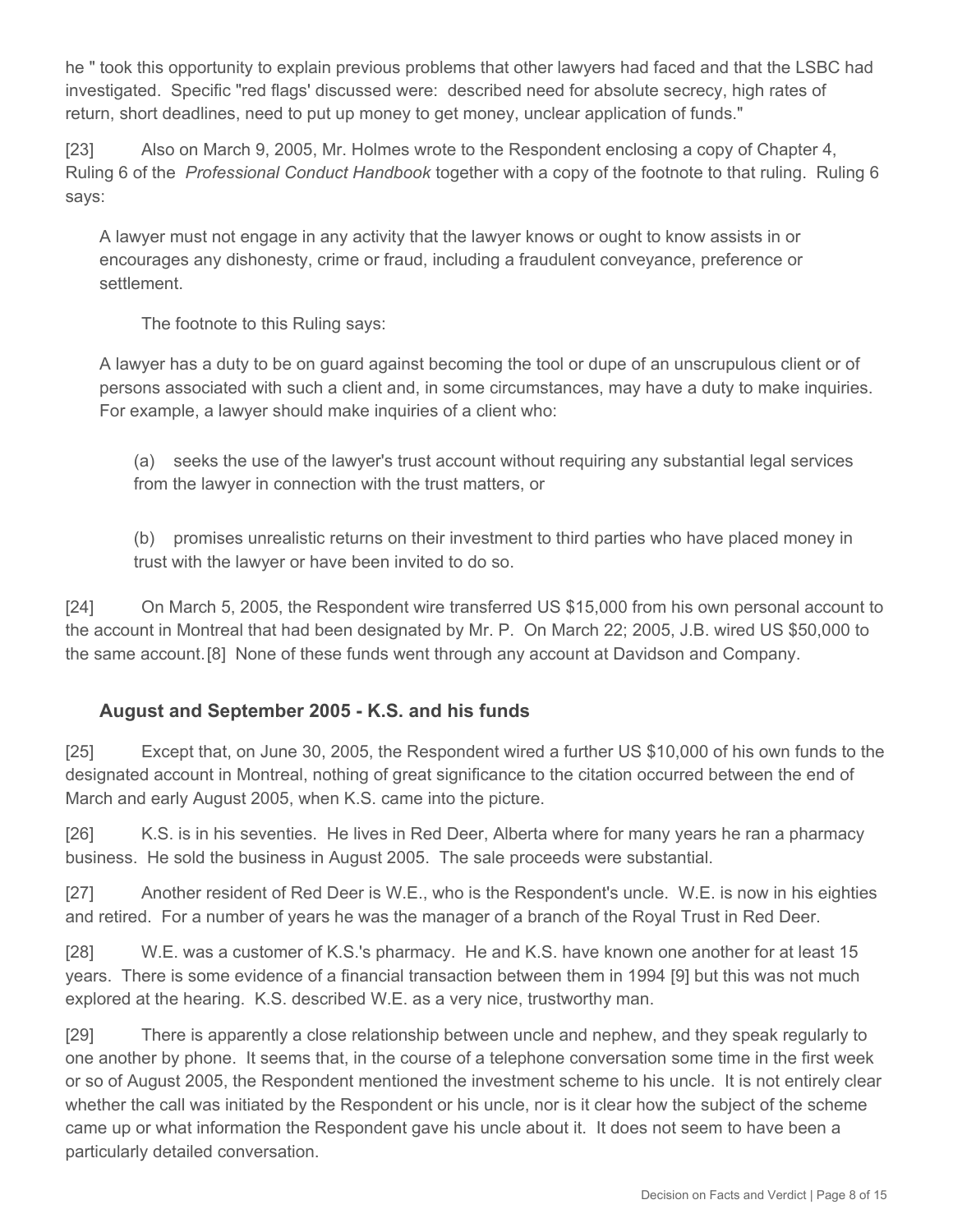[30] Not long after this conversation, W.E. went to K.S.'s pharmacy to collect a prescription. While there, he encountered K.S. and, during the course of what seems to have been a fairly casual conversation, mentioned that he had heard of an investment opportunity that he thought might be quite interesting and held out the prospect of doubling the amount invested within a fairly short time. W.E. did not seem to have much information about the investment, although he seems to have said enough to raise K.S.'s curiosity and interest and, as we understand it, K.S. either asked W.E. or suggested to him that he could get more information from the Respondent. Uncle apparently spoke highly of his lawyer nephew to K.S. At some point, whether in this conversation or another not long afterwards, K.S. was given the Respondent's telephone number.

[31] K.S. telephoned the Respondent to make further inquiries and was told that there was an opportunity to double his money within 45 days. He testified that the Respondent also said that he thought that it was a good investment and that, if it did not succeed [10] within 45 days, he would get his money back. K.S. also said that even after this conversation he did not really understand much about the scheme, although the Respondent did tell him that there was some connection with, he now thinks, the Bank of Canada.

[32] KS said that he and the Respondent discussed a possible investment of US \$500,000.[11] He says that the Respondent told him that there was an immediate need for US \$300,000. The Respondent's evidence was that he told K.S. that considerations of confidentiality prevented him from providing details of the bank account that was the ultimate destination of his funds. He did, however, give K.S. details of the pooled trust account of James L. Davidson and Company, told him to wire the funds to that account and said that he would arrange to forward them. He assured K.S. that in this way his funds would be safeguarded. On August 16, 2005, K.S. wired US \$300,000 to the trust account. The same day those funds were converted into \$358,170 (Can.) and paid out to Mr. P. through the designated bank account in Montreal.

[33] K.S. testified that he understood that the Respondent would be acting as his lawyer in connection with the receipt and disbursement of his money. The Respondent was emphatic that he quite explicitly told K.S. that he was not acting in that capacity.

## **K.S. invests a further US\$200,000**

[34] It seems that, some time towards the end of August 2005, the Respondent learned that J.B. was having difficulty in coming up with approximately US \$200,000 that - the evidence is somewhat unclear about this - was either needed for the purposes of the project, or that he had committed to contributing. The reasons for this are not relevant.

[35] What happened next is a matter of some dispute. K.S. testified that the Respondent telephoned him around August 31 and said words to the effect of " let's not let this deal die" , and asked K.S. to put up the additional US \$200,000 that had been discussed in their original conversation a few weeks earlier. It was explained to K.S. that there was some urgency about this, and the US \$200,000 balance of his commitment was needed by September 1, 2005. The Respondent gave him wiring instructions for Davidson & Company's general account, rather than the trust account to which the origianl funds were sent. K.S. was a little unclear as to what else, if anything, the Respondent said to him on this occasion.

[36] The Respondent's evidence was that the only conversation he had with K.S. at this time related to the wiring instructions which he explained (but not to K.S.) on the basis that the firm's accountant had explained to him that he should not put non-client funds through the firm's trust account.

[37] The Respondent's version of what happened is that he told his uncle about the urgent need for the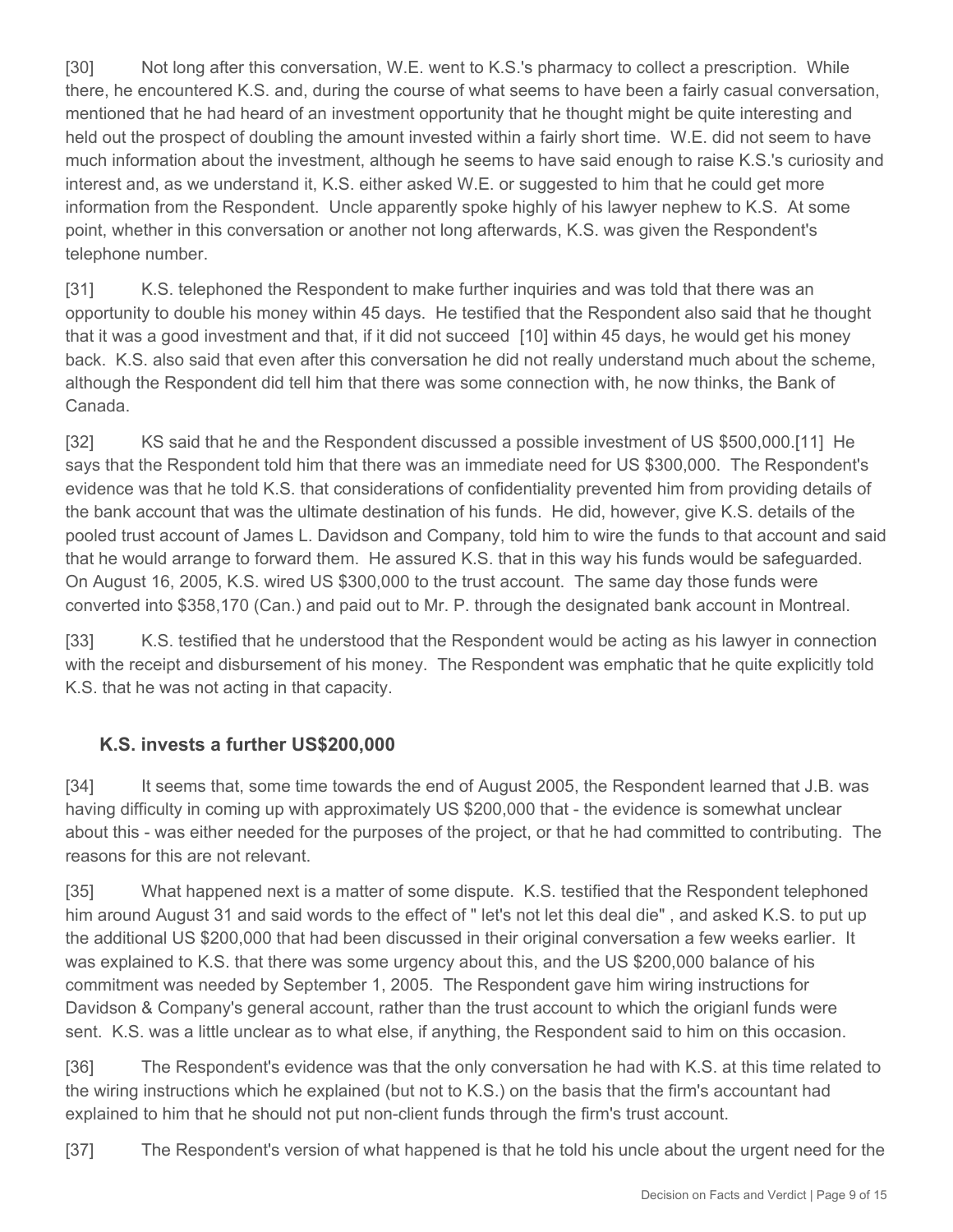additional US \$200,000 to keep the deal alive and that, if the words " let's not let this deal die" were spoken to K.S. at all, they were spoken by the uncle, not by him.

[38] In total, then, an aggregate of \$593,650 (Can) of K.S.'s funds were transferred to Mr. P.'s account in Montreal.

[39] Those funds have disappeared. According to a summary of transactions in Mr. P.'s account that was admitted into evidence without objection, they were apparently used, between August 15 and September 14, 2005, to make payments from that account to, among others, credit card companies (some \$55,000), an automobile dealer (\$290,000); a clothing merchant and to Mr. P.

[40] We have already referred to the fact[12] that in addition to any legal fees that he might earn in connection with the scheme, the Respondent was to receive some form of bonus or compensation in relation to it. The evidence of the Respondent's uncle was that he, too, was to receive some form of commission or bonus, but it is not clear whether this was to be a share in the Respondent's commission or directly, and in both cases the evidence does not reveal who was to pay the bonus, the basis of its calculation or what would create an entitlement to receive it.

### **Our conclusions about matters of fact**

[41] Considering the evidence as a whole, and bearing in mind the principles set out in paragraph [2], we have reached the following conclusions as to matters of fact:

(a) The Respondent did solicit funds from K.S., both in relation to the latter's initial investment of US \$300,000 and to the further US \$200,000. In each case the solicitation was made either directly by the Respondent or indirectly through his uncle W.E. " Solicit" is a broad, not a narrow and technical concept. It is not, in our view, limited to a direct request for funds but extends, without any distortion of language, to include the creation of an environment, atmosphere or context in which someone is encouraged, by reassurances about the safety and security of funds, intimations of the possibility of significant returns within a short period of time and by other elements designed to give comfort, to part with his or her funds. In this case, the Respondent's description or intimation of a government connection, the emphasis on confidentiality, the assurance of safety and security if the law firm was used as a conduit, the possibility of significant returns and the assurance of a full refund if things went wrong and, indeed, the general vagueness of the proposed scheme, all taken together, in our view constituted a " solicitation" . [13]

(b) The Respondent did allow his status as a lawyer to be used to encourage K.S. to invest funds. It is clear beyond doubt that K.S. knew in August and September 2005 that the Respondent was a lawyer. He was the person who, from K.S.'s point of view, was the source of all material information about the project. We have little doubt that the fact that he was a lawyer was part of the total mix of elements that created the " solicitation" and encouraged K.S. to invest. Any other conclusion, in our view, would be a denial of common sense and perverse. It is also our conclusion, however, that the Law Society has not discharged the onus resting on it of establishing that Respondent left K.S. with the impression that he was acting for K.S. as *his* counsel. This is a much narrower proposition than the former. As we have noted, the Respondent claims that he specifically advised K.S. that he was not acting as *his* lawyer. K.S.'s recollection of facts and events is, we are bound to say, somewhat unsure, and his evidence on this particular point was vague. There is a difference, but no inconsistency, between concluding, on the one hand, that the Law Society has discharged the onus of establishing that the Respondent's status as a lawyer was in the circumstances influential on K.S.'s mind and at the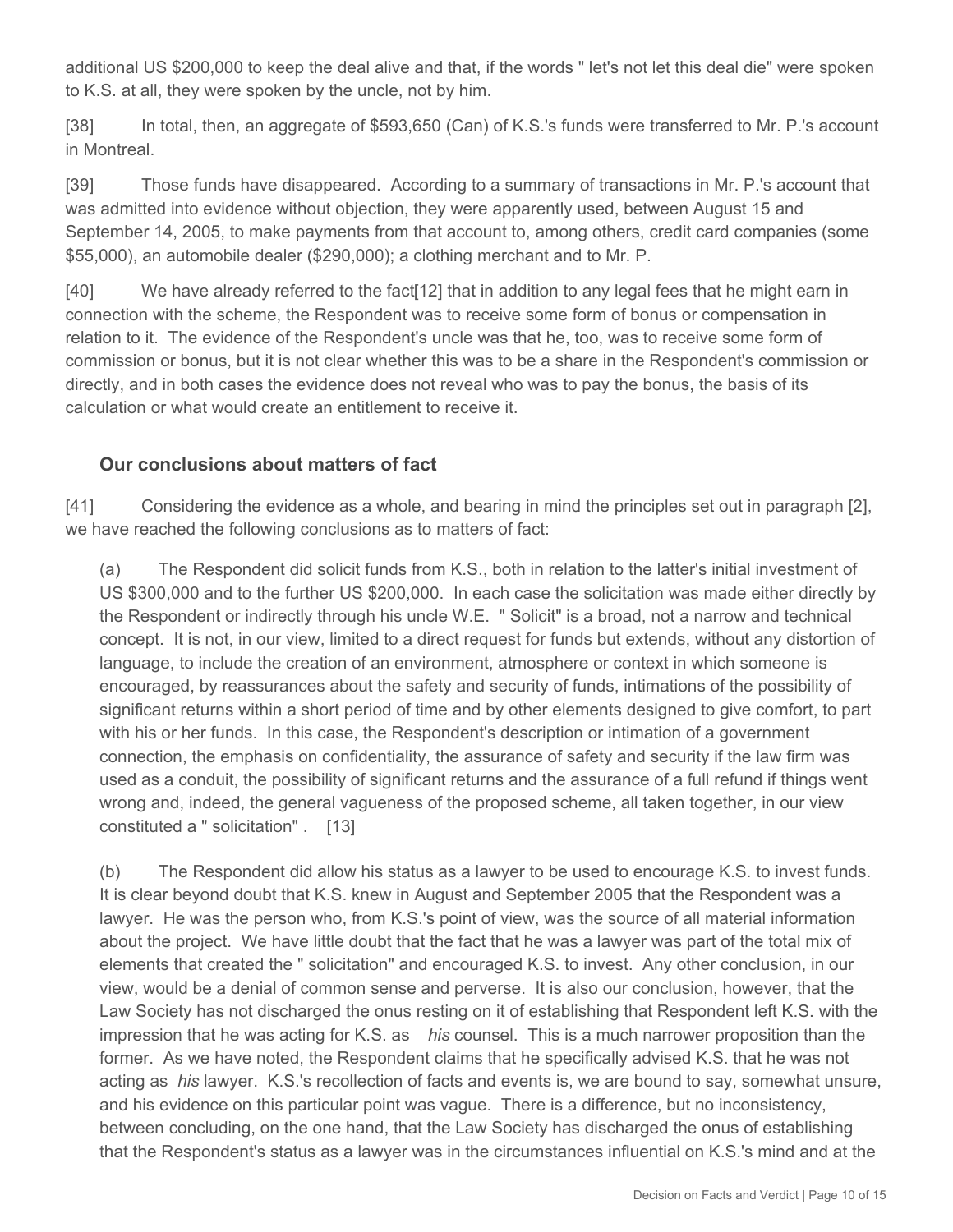same time concluding, on the other, that the Respondent did not leave K.S. with the impression that he was acting *as* K.S.'s *lawyer*.

(c) The Respondent did personally assure K.S. that his funds would not be put at risk. Taking together the effect of the Respondent's words and actions, our view is that this is precisely what he did.

(d) The Respondent did allow US \$300,000 of K.S.'s funds to be deposited into the trust account of the law firm. He did cause those funds to be released out of the law firm's trust account into a bank account over which he had no control, without obtaining any security for those funds. He did allow a further US \$200,000 of K.S.'s funds to be deposited into the general account of the law firm in which he was practising; he did cause the release of those further funds out of the law firm's general account into a bank account over which he had no control without obtaining any security for those funds; and he did thereby put those funds at substantial risk.

(e) The Respondent made no, or no serious or relevant enquiries, to obtain any information or confirm the information that he was given, about the source of the funds that were allegedly to be administered by the project manager; about the actual amount of money that was being made available; about the terms of reference under which the funds were to be disbursed; about the amount of the compensation to be earned by the project manager; about whether the project manager would itself have funds to invest and if so, what restrictions, if any, would apply to such investments.

(f) The Respondent made no, or no serious or relevant enquiries, as to the reasons for the dramatic reduction in the amount of funds required by the proposed project management company for the purposes of demonstrating financial stability and capability or as to what the ultimate disposition of those funds was to be if the project management company was successful in its attempt to obtain a management contract.

(g) The Respondent made no, or no serious or relevant enquiries, to determine the identity, status or authority of Mr. P., nor did he make any, or any serious or relevant enquiries, to confirm the claim that Mr. P.'s bank account was a nominee account for the Bank of Canada or some other federal entity or to determine the authenticity and legitimacy of the proposed investment scheme generally. He relied for his confidence in the truth and reliability of what he was told by Mr. P. upon the facts that Mr. P. appeared to be a friend of J.S., that J.S. was apparently going to have some seemingly undefined role in the proposed project management company and his long standing trust and confidence in and relationship to J.S.

(h) At least as early as March 2005, and in any event in August and September of that year, the Respondent knew of the concerns of the Law Society's insurer and its investigative staff about the legitimacy of the scheme and the risk that it created both for the Respondent and others. He had been told of the various characteristics, several of which appeared to be present in relation to the proposed investment, that should put one on one's guard in relation to such schemes and of the risks of inadvertently becoming a dupe of an unscrupulous client. He had been specifically advised and provided by the Law Society with a copy of Chapter 4, Ruling 6 of the *Professional Conduct Handbook* together with the footnote to that Ruling.

(i) The evidence, taken as a whole, leads us irresistibly to the conclusion that the entire investment scheme was a scam and a fraud.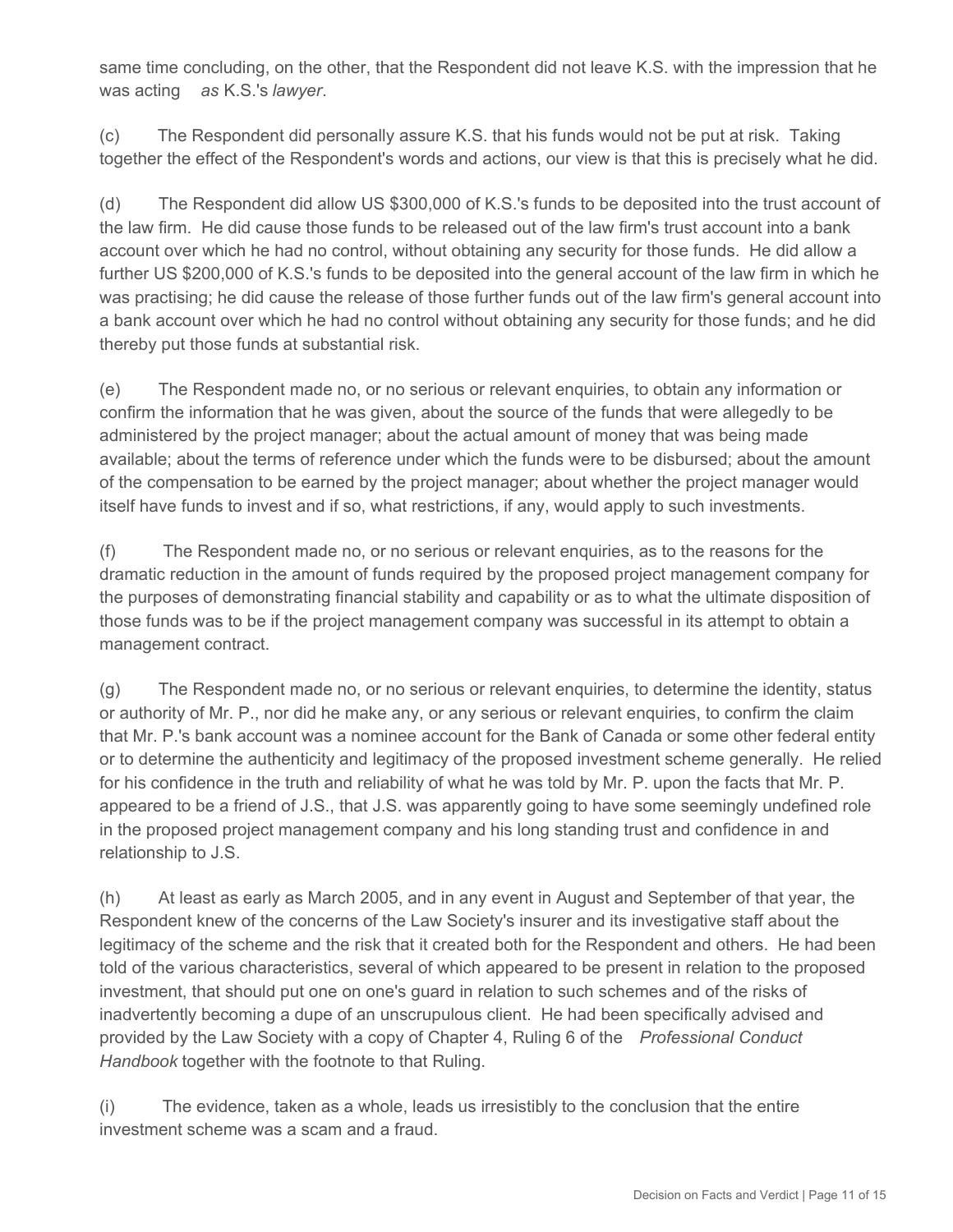# **The Positions of the Law Society and of the Respondent and our Verdict**

[42] The Law Society does not in these proceedings say that the Respondent himself committed any fraud on K.S., and the evidence that we heard certainly does not permit us to come to that conclusion. It does say, however, that the Respondent knew that the investment scheme was fraudulent. The Respondent denies this. On the evidence that we heard we have concluded that the Law Society did not make out this case.

[43] The Law Society also says, in the alternative, that at the time the Respondent did, or omitted to do, the acts that we have summarized in paragraph [41], he was either:

(a) wilfully blind to the fact that the investment scheme was fraudulent, or

(b) reckless as to whether the scheme was fraudulent and that the funds would be at risk, or

(c) grossly negligent in circumstances that required an inquiry and investigation by him into the validity and propriety of the investment scheme,

 and so engaged in activity that he knew or ought to have known assisted in dishonesty, crime or fraud, contrary to Chapter 4, Rule 6 of the *Professional Conduct Handbook*.

[44] The Respondent disputes each of these contentions.

[45] The proposition that the Respondent was " wilfully blind to the fact that the investment scheme was fraudulent" is oddly framed. As drafted, it requires us to find both that the investment scheme was fraudulent and that the Respondent was wilfully blind to this fact. We have already found that the investment scheme was fraudulent.

[46] Was the Respondent " wilfully blind" to that fact?

[47] Counsel for the Law Society referred us to a number of authorities in which the concept of " wilful blindness" is discussed, in particular *Sansregret v. The Queen* (1985) 18 C.C.C. (3d) 223 (S.C.C.), in which McIntyre J. quoted with approval a passage from Glanville Williams *Criminal Law: The General Part* 2nd ed. (1961) 159 that " a court can properly find wilful blindness only where it can almost be said that the defendant actually knew. He suspected the fact; he realized its probability; but he refrained from obtaining the final confirmation ..." . [14]

[48] Applying this test we have concluded that it cannot " almost be said that [the Respondent] actually knew. He suspected the fact [that the scheme was fraudulent]; he realized its probability, but he refrained from obtaining the final confirmation."

[49] Was the Respondent " reckless as to whether the scheme was fraudulent and that the funds would be at risk" or " grossly negligent in circumstances which required an inquiry and investigation by him into the validity and propriety of the investment scheme" ?

[50] The relationship between " recklessness" and " gross negligence" has been the subject of much discussion. We have nothing helpful to add to that discussion. Our job is to answer a relatively straightforward question. It was posed, correctly we believe, by the panel in *Martin (supra)* at paragraph [140]: " Did the Respondent act in a manner that was a marked departure from the standard expected of a competent solicitor acting in the course of his profession?" This question is asked in the context of the Respondent's dealings with K.S.

[51] Our answer to that question is unequivocally " yes" . We hold that view for several reasons: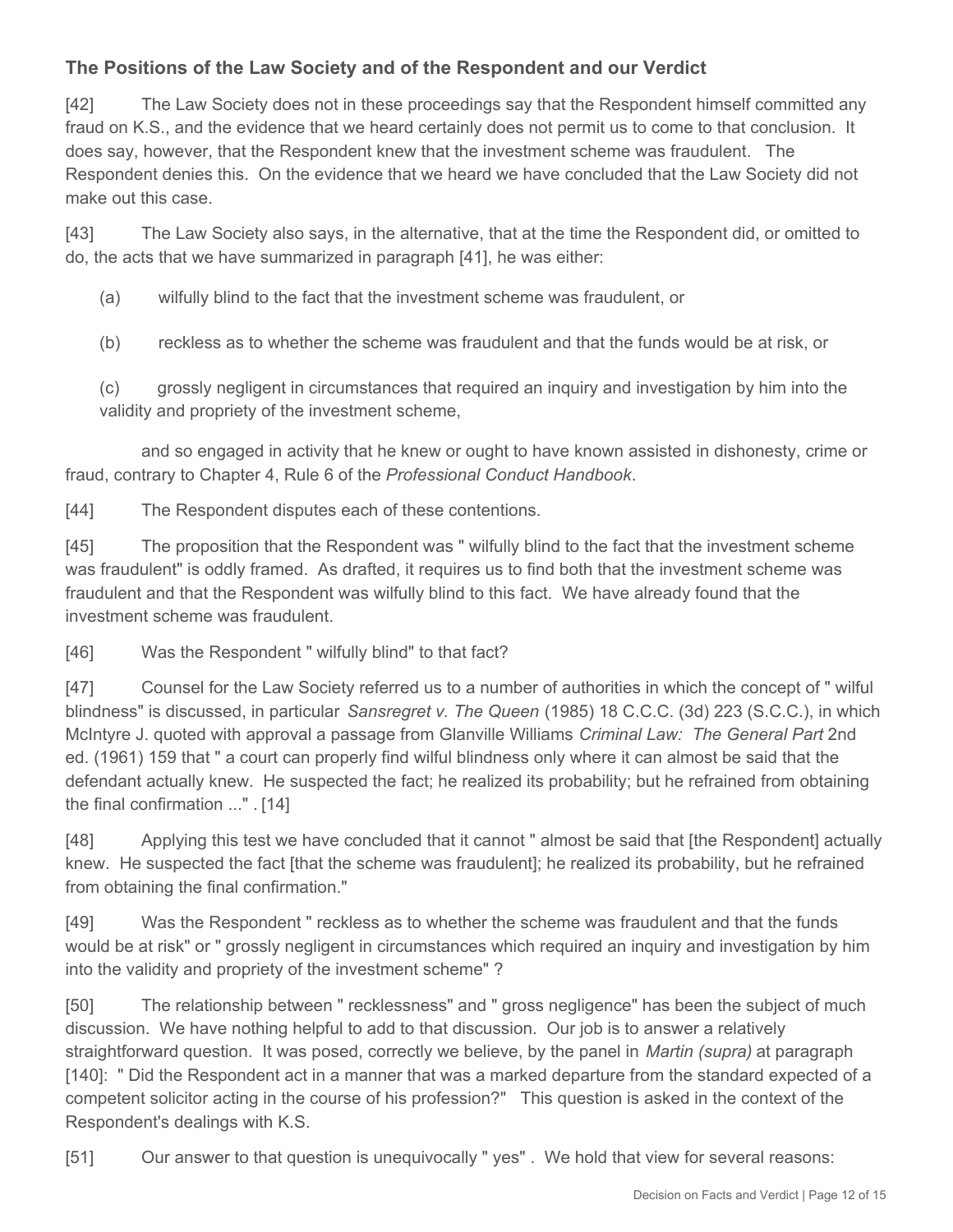(a) the " investment scheme" as described to the Respondent and Mr. P., had features that were so unusual that we think that any competent solicitor would have made enquiries as to its authenticity and legitimacy before involving himself in it or making representations to K.S. about it, its worthiness and the security of his funds. Among those features were:

i) the alleged involvement of an agency of the Government of Canada in making funds available to " worthy" projects, the nature of which was not known, on terms that were not clear;

ii) the remarkable reduction in the funds required by the " project manager" to " demonstrate financial stability and capability" from approximately \$16 million to approximately \$6 million;

iii) the suggestion that the " project manager" would be in a position to earn fees and investment returns, without any idea as to what those fees were or how the investment returns would be earned;

iv) the suggestion that investors were guaranteed against loss in certain circumstances and that the potential existed to double their money within a short time;

v) the fact that the scheme was introduced to the Respondent by Mr. P., whom he had not previously met and with whom he had no prior association and about whose status, authority or credibility he knew virtually nothing. The Respondent made no enquiries about any of these matters despite the fact that the fund that was to be administered by the project manager was alleged to be " in excess of \$100 million" and the investment required was several millions of dollars. In our view a competent solicitor, although perhaps his suspicions were not aroused by these facts, would in the circumstances have made inquiries into all these matters;

(b) the Respondent relied almost entirely on his friendship with and admiration for J.S. and the fact that he was introduced to Mr. P. in J.S.'s home and the two appeared to have a prior association, from which the Respondent deduced that Mr. P. must be someone of integrity and the scheme legitimate. There is no evidence that the Respondent made any inquiries of J.S. to confirm his impressions, and it is significant in our view that neither the Respondent nor J.B. testified that J.S. made any representations about the status or integrity of Mr. P. The only " independent" verification of any of the facts came from a second-hand account received from J.B. of a telephone conversation with an unidentified official of the Bank of Montreal and a curious response to an inquiry about delays in the issuance of visas that the Respondent considered indicated that Mr. P. had a security clearance " at the highest level" . It was never made clear to us why such a security clearance warranted the conclusion that the investment scheme was bona fide or that Mr. P. was who he said he was and held the position that he appeared to hold (although nobody appeared quite clear as to just what that position was). We do not think that a reasonably competent solicitor would have relied on any of these sources for his confidence in the legitimacy of an investment scheme involving the amounts that this one was said to involve, especially in circumstances in which, some months before, he had been warned by the Law Society of the potential dangers of the scheme and of the importance, as outlined in Chapter 4, Ruling 6 of the *Professional Conduct Handbook*, of taking steps to ensure that he did not become the unwitting dupe of others and elected to do nothing;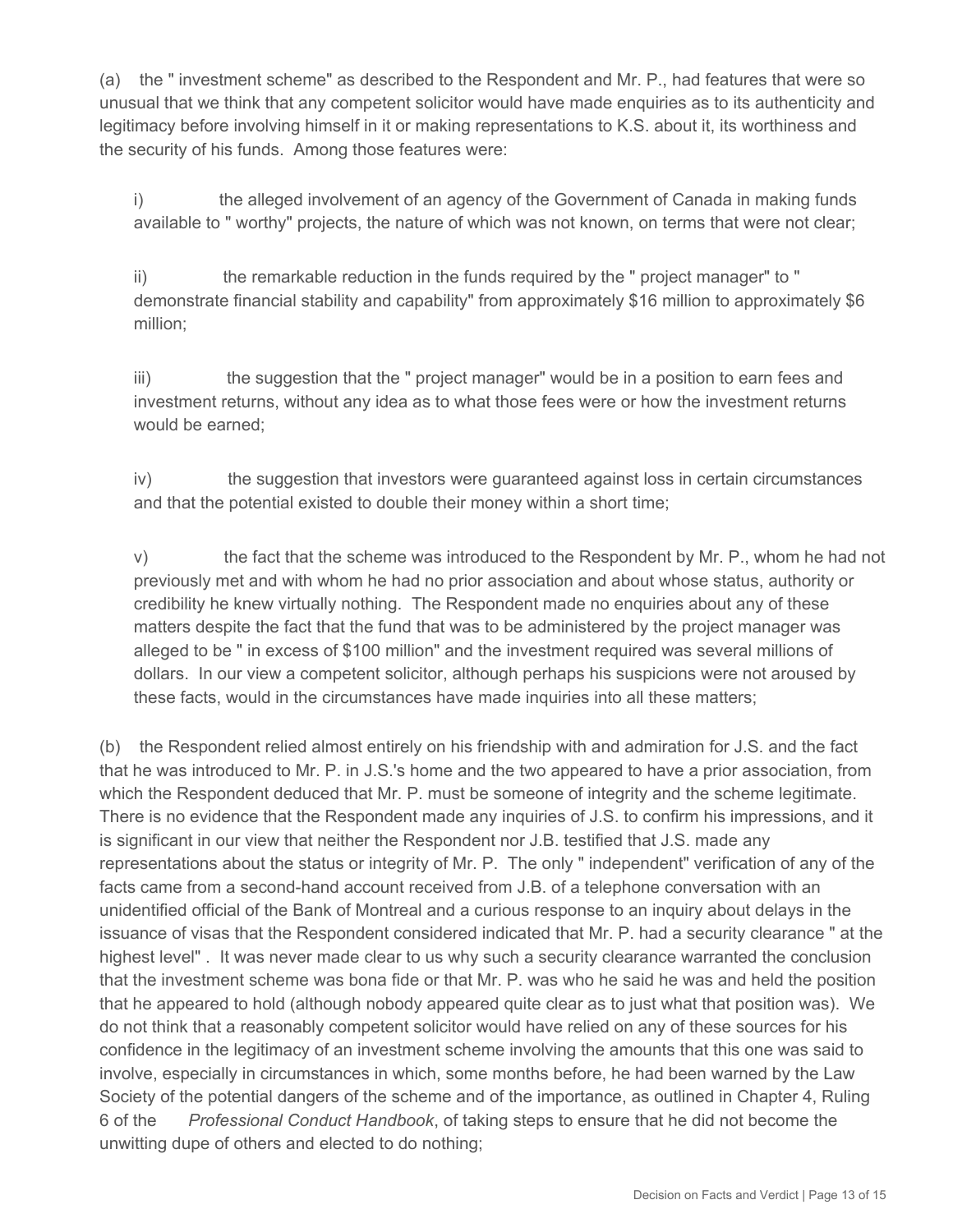(c) no reasonably competent solicitor would have given K.S. the assurances about the safety of his funds that the Respondent gave, in circumstances in which he knew next to nothing about the investment scheme, Mr. P. or his alleged " nominee" bank account and had received the caution that he was given by the Law Society;

(d) no reasonably competent solicitor would have instructed K.S., with whom he claimed not to have a solicitor-client relationship, to send his funds to the Respondent's law firm's trust account, as was the case with the initial US \$300,000 and then, with respect to the subsequent US \$200,000, to send them into his firm's *general* account; and

(e) no reasonably competent solicitor would, in our opinion, have received funds into *any of* the law firm's accounts in the circumstances in which K.S. was instructed to forward those funds, nor would such a solicitor have forwarded those funds into the hands of a third party without some assurance of their safety and security and their use for the purposes intended.

[52] Considering these elements as a whole, we are in little doubt that the Respondent's conduct was a marked departure from the standard expected of a competent solicitor acting in the course of his profession. In March 2005, he was told by the Law Society of the risks that seemed to be inherent in the investment scheme, and so he was, or ought to have been, aware of the need to be circumspect and for further inquiry. Despite this, he did not make any enquiries and took no precautions to minimize the risk. Instead, he gave assurances to K.S. as to the safety of his funds and otherwise contributed to the risk by the manner in which he dealt with those funds. In our view, no reasonably competent and prudent solicitor would in the circumstances have behaved in this fashion, and it was reckless of the Respondent to do so. He should have made inquiries but did not, preferring instead to rely essentially upon his admiration for J.S. We heard nothing from the Respondent or any other witness that came close to explaining what J.S.'s reputation had to do with the investment scheme or why it was reasonable for the Respondent to infer from that reputation anything about Mr. P., the investment scheme or its legitimacy, or that provided a basis for the reassurances that he gave to K.S.

[53] We have little difficulty in concluding that the Respondent was reckless and that his conduct amounted, therefore, to professional misconduct. While that is sufficient to dispose of this matter, we should add that in our opinion the Respondent was also guilty of gross culpable negligence as that expression was used in *Martin (supra).*

[54] We have not been convinced that the Respondent personally engaged in any fraudulent conduct or was otherwise dishonest. We are completely mystified about why he conducted himself as he did whether because of astonishing naï veté , an excess of zeal, simple inattention, an anxiety to help and support old friends and his client, J.B., or the prospect of personal riches. Whatever the explanation, we are in no doubt that he ought to have known that his involvement assisted in a fraudulent and/or dishonest activity, contrary to Chapter 4, Rule 6 of the *Professional Conduct Handbook* and, for the reasons we have given, his conduct constituted " professional misconduct" .